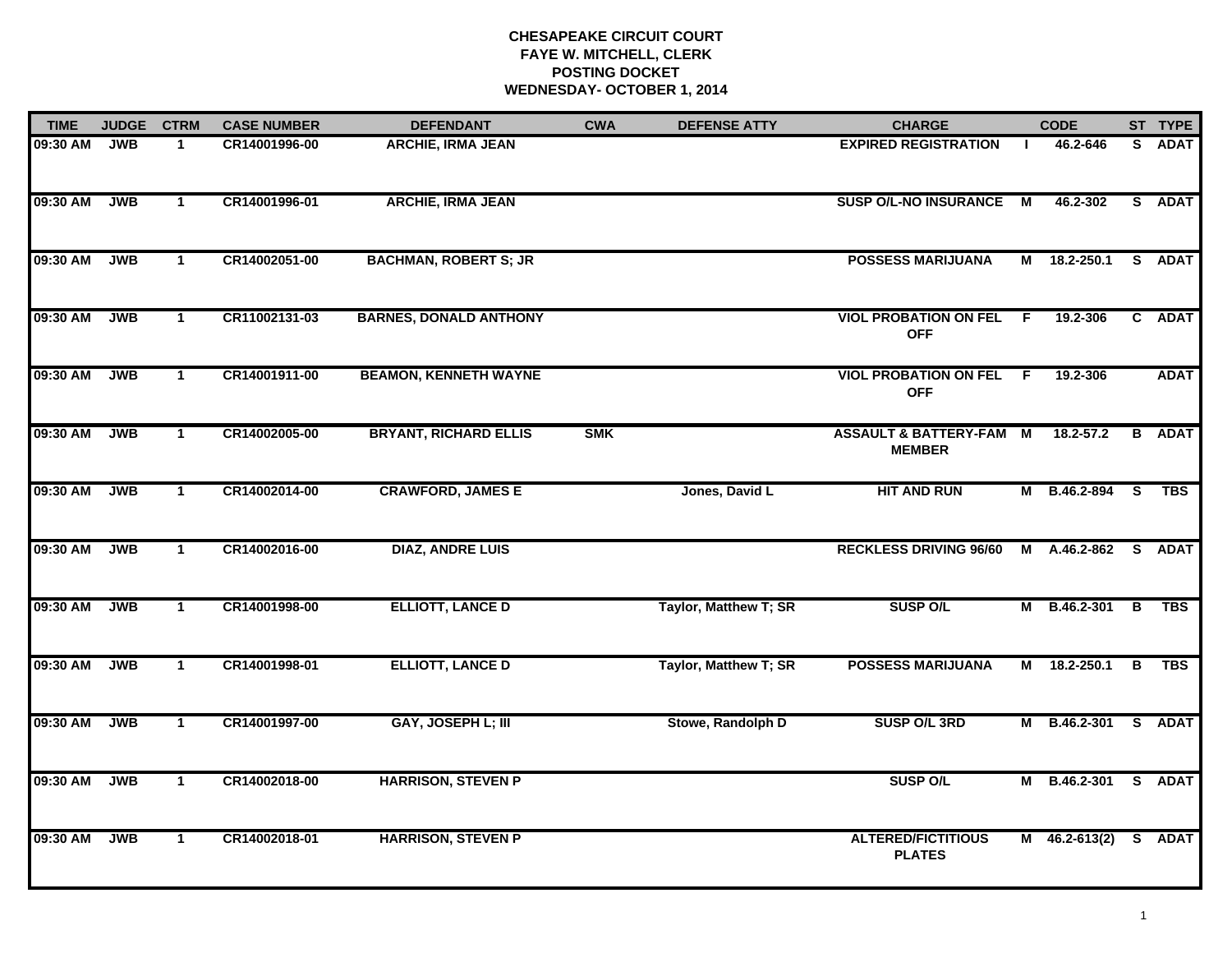| <b>TIME</b> | <b>JUDGE</b> | <b>CTRM</b>  | <b>CASE NUMBER</b> | <b>DEFENDANT</b>                              | <b>CWA</b> | <b>DEFENSE ATTY</b>      | <b>CHARGE</b>                               |                         | <b>CODE</b>          |                | ST TYPE     |
|-------------|--------------|--------------|--------------------|-----------------------------------------------|------------|--------------------------|---------------------------------------------|-------------------------|----------------------|----------------|-------------|
| 09:30 AM    | <b>JWB</b>   | $\mathbf{1}$ | CR14002019-00      | <b>LIVINGSTON, CORDELL ANTHONY</b>            |            | <b>HOLDER, WM JOSHUA</b> | SUSP O/L-4TH                                |                         | M B.46.2-301         | <b>S</b>       | <b>TBS</b>  |
| 09:30 AM    | <b>JWB</b>   | $\mathbf{1}$ | CR14002012-00      | <b>LUMSDEN, GREGORY FRANK</b>                 |            | <b>HOLDER, WM JOSHUA</b> | <b>TRESPASS</b>                             | $\overline{\mathsf{M}}$ | $1 - 200$            | $\overline{B}$ | <b>TBS</b>  |
| 09:30 AM    | <b>JWB</b>   | $\mathbf{1}$ | CR14002021-00      | <b>MILLS, HASHEED</b>                         |            |                          | <b>SUSPD O/L</b>                            | М                       | 46.2-300             |                | S ADAT      |
| 09:30 AM    | <b>JWB</b>   | $\mathbf{1}$ | CR14002013-00      | <b>ROACH, LARRY ONEAL</b>                     |            |                          | <b>POSSESS MARIJUANA</b>                    | М                       | 18.2-250.1           |                | S ADAT      |
| 09:30 AM    | <b>JWB</b>   | $\mathbf{1}$ | CR14002023-00      | <b>SCARBOROUGH, RALPHFEL</b><br><b>LAMONT</b> |            | <b>HOLDER, WM JOSHUA</b> | <b>DRIVE AFTER FORFEIT</b><br><b>LICNSE</b> | М                       | 18.2-272             | B              | <b>TBS</b>  |
| 09:30 AM    | <b>JWB</b>   | $\mathbf{1}$ | CR14002023-01      | <b>SCARBOROUGH, RALPHFEL</b><br><b>LAMONT</b> |            |                          | <b>NO CHILD RESTRAINT</b>                   |                         | I B.46.2-1095 S ADAT |                |             |
| 09:30 AM    | <b>JWB</b>   | $\mathbf{1}$ | CR14002023-02      | <b>SCARBOROUGH, RALPHFEL</b><br><b>LAMONT</b> |            | <b>HOLDER, WM JOSHUA</b> | <b>POSSESS MARIJUANA</b>                    | М                       | 18.2-250.1           | B              | <b>TBS</b>  |
| 09:30 AM    | <b>JWB</b>   | $\mathbf{1}$ | CR14002000-00      | <b>SEALS, KIMBERLY RAE</b>                    |            |                          | SUSP O/L 2ND OFF                            | м                       | B.46.2-301           |                | S ADAT      |
| 09:30 AM    | <b>JWB</b>   | $\mathbf{1}$ | CR14001689-00      | <b>SHEPHERD, TONYA MAURICE</b>                |            |                          | SPEEDING 70/55                              |                         | G.46.2-870           |                | S ADAT      |
| 09:30 AM    | <b>JWB</b>   | $\mathbf{1}$ | CR14001689-01      | <b>SHEPHERD, TONYA MAURICE</b>                |            |                          | <b>SUSP O/L</b>                             | М                       | B.46.2-301           |                | S ADAT      |
| 09:30 AM    | <b>JWB</b>   | $\mathbf{1}$ | CR14001689-02      | <b>SHEPHERD, TONYA MAURICE</b>                |            |                          | SHOW CAUSE FTA ADATS M                      |                         | 18.2-456             | S.             | <b>ADAT</b> |
| 09:30 AM    | <b>JWB</b>   | $\mathbf{1}$ | CR12002722-02      | <b>STANFORD, ARICCO MARC</b>                  |            |                          | <b>VIOL OF SUSPENDED</b><br><b>SENTENCE</b> | F.                      | 19.2-306             |                | <b>ADAT</b> |
| 11:00 AM    | <b>BHK</b>   | 4            | CR03003694-00      | <b>GRAY, ERIC ANTONIO</b>                     | <b>WHC</b> | <b>R STOWE</b>           | <b>OBTAIN BY FALSE</b><br><b>PRETENSE</b>   | F.                      | 18.2-178             | C              | RE          |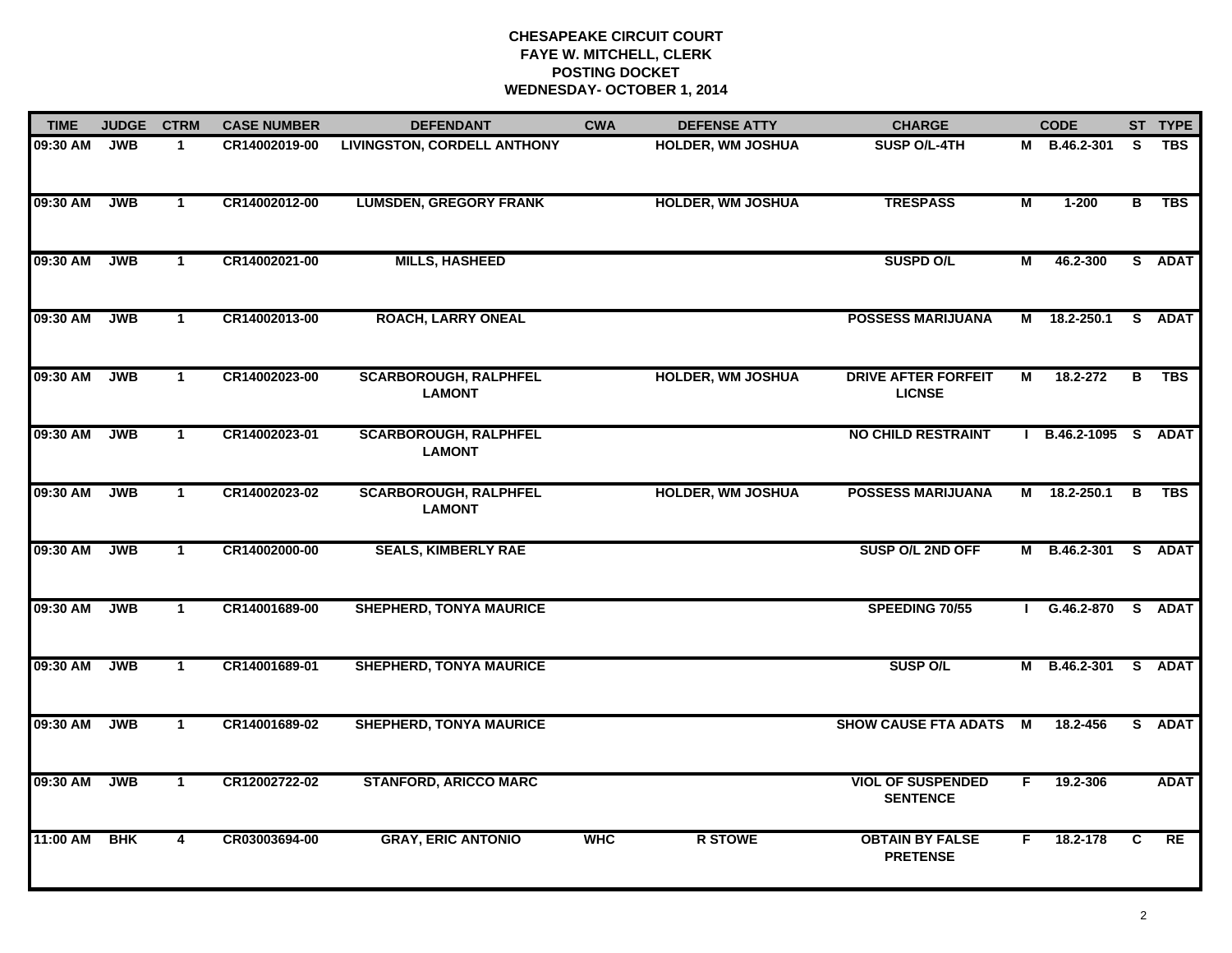| <b>TIME</b> | <b>JUDGE</b> | <b>CTRM</b>             | <b>CASE NUMBER</b> | <b>DEFENDANT</b>                 | <b>CWA</b>  | <b>DEFENSE ATTY</b>       | <b>CHARGE</b>                                      |    | <b>CODE</b>    |          | ST TYPE         |
|-------------|--------------|-------------------------|--------------------|----------------------------------|-------------|---------------------------|----------------------------------------------------|----|----------------|----------|-----------------|
| 11:00 AM    | <b>BHK</b>   | 4                       | CR03003697-00      | <b>GRAY, ERIC ANTONIO</b>        | <b>NONE</b> | <b>R STOWE</b>            | <b>RECEIVE STOLEN</b><br><b>PROPERTY</b>           | F. | 18.2-108       | C        | cc              |
| 11:00 AM    | <b>BHK</b>   | 4                       | CR03A03694-00      | <b>GRAY, ERIC ANTONIO</b>        | <b>NONE</b> | <b>BRIAN HUNT</b>         | <b>PROBATION VIOLATION</b>                         | F. | 19.2-306       | C        | $\overline{cc}$ |
| 11:00 AM    | <b>BHK</b>   | $\overline{\mathbf{4}}$ | CR03A03694-01      | <b>GRAY, ERIC ANTONIO</b>        | <b>NONE</b> | <b>RICHARD BUYRN</b>      | <b>PROBATION VIOLATION</b>                         | F  | 19.2-306       | C        | cc              |
| 11:00 AM    | <b>BHK</b>   | 4                       | CR05000655-00      | <b>GRAY, ERIC ANTONIO</b>        | <b>NONE</b> | <b>BRIAN HUNT</b>         | <b>ASSAULT</b>                                     | М  | $18.2 - 57$    | В        | <b>CC</b>       |
| 11:00 AM    | <b>BHK</b>   | 4                       | CR07000098-00      | <b>GRAY, ERIC ANTONIO</b>        | <b>WHC</b>  | <b>ERIC T. CRONIN</b>     | <b>RECEIVE STOLEN GOODS</b>                        | -F | 18.2-108       | В        | <b>RE</b>       |
| 11:00 AM    | <b>BHK</b>   | 4                       | CR07001039-00      | <b>GRAY, ERIC ANTONIO</b>        | <b>NONE</b> | <b>EMMA SIMPSON</b>       | <b>ATTEMPT ROBBERY</b>                             | F. | 18.2-58        | C        | <b>CC</b>       |
| 11:00 AM    | <b>BHK</b>   | $\overline{4}$          | CR12001162-00      | <b>GRAY, ERIC ANTONIO</b>        | <b>NONE</b> | <b>MORRIS, DIALLO K</b>   | <b>VIOL PROBATION ON FEL</b><br><b>OFF</b>         | -F | 19.2-306       | <b>S</b> | cc              |
| 11:00 AM    | <b>BHK</b>   | 4                       | CR13000473-00      | <b>HUNTER, LAURICE SHANEKA</b>   | <b>NONE</b> | LaBounty, Oksana V        | <b>UNAUTH USE OF VEH</b><br><b>LARCENY &lt;200</b> | м  | 18.2-102       | в        | CC              |
| 11:00 AM    | <b>BHK</b>   | 4                       | CR13002296-00      | JEFFERSON, CHRISTOPHER ALLEN     | <b>NONE</b> | <b>WENTWORTH, RACHEL</b>  | <b>POSS SAWED-OFF</b><br><b>SHOTGUN</b>            | F  | 18.2-300       | В        | CC              |
| 11:00 AM    | <b>BHK</b>   | 4                       | CR12002855-00      | <b>PARKER, CAROMEKIA PAULINE</b> | <b>NONE</b> | Kithcart, Carla Faith     | <b>DISORDERLY CONDUCT</b>                          | м  | $18.2 - 415$   | в        | <b>CC</b>       |
| 11:00 AM    | <b>BHK</b>   | 4                       | CR06001843-00      | <b>SAUNDERS, JEREMY LYNNE</b>    | <b>NONE</b> | <b>HUGH E. BLACK, III</b> | POSS COCAINE W/INTENT F<br><b>DIST</b>             |    | 18.2-248       | в        | $\overline{cc}$ |
| 11:00 AM    | <b>BHK</b>   | 4                       | CR06001844-00      | <b>SAUNDERS, JEREMY LYNNE</b>    | <b>NONE</b> | <b>HUGH E. BLACK, III</b> | <b>PWID MARIJUANA</b>                              |    | $F$ 18.2-248.1 | В        | $\overline{cc}$ |
| 11:00 AM    | <b>BHK</b>   | 4                       | CR10000367-00      | <b>TYLER, CRAIG ANTHONY</b>      | <b>NONE</b> | <b>GIVANDO, STEPHEN</b>   | <b>HABITUAL OFF DRIVE W/O</b><br><b>LIC</b>        | M  | 46.2-357       | В        | cc              |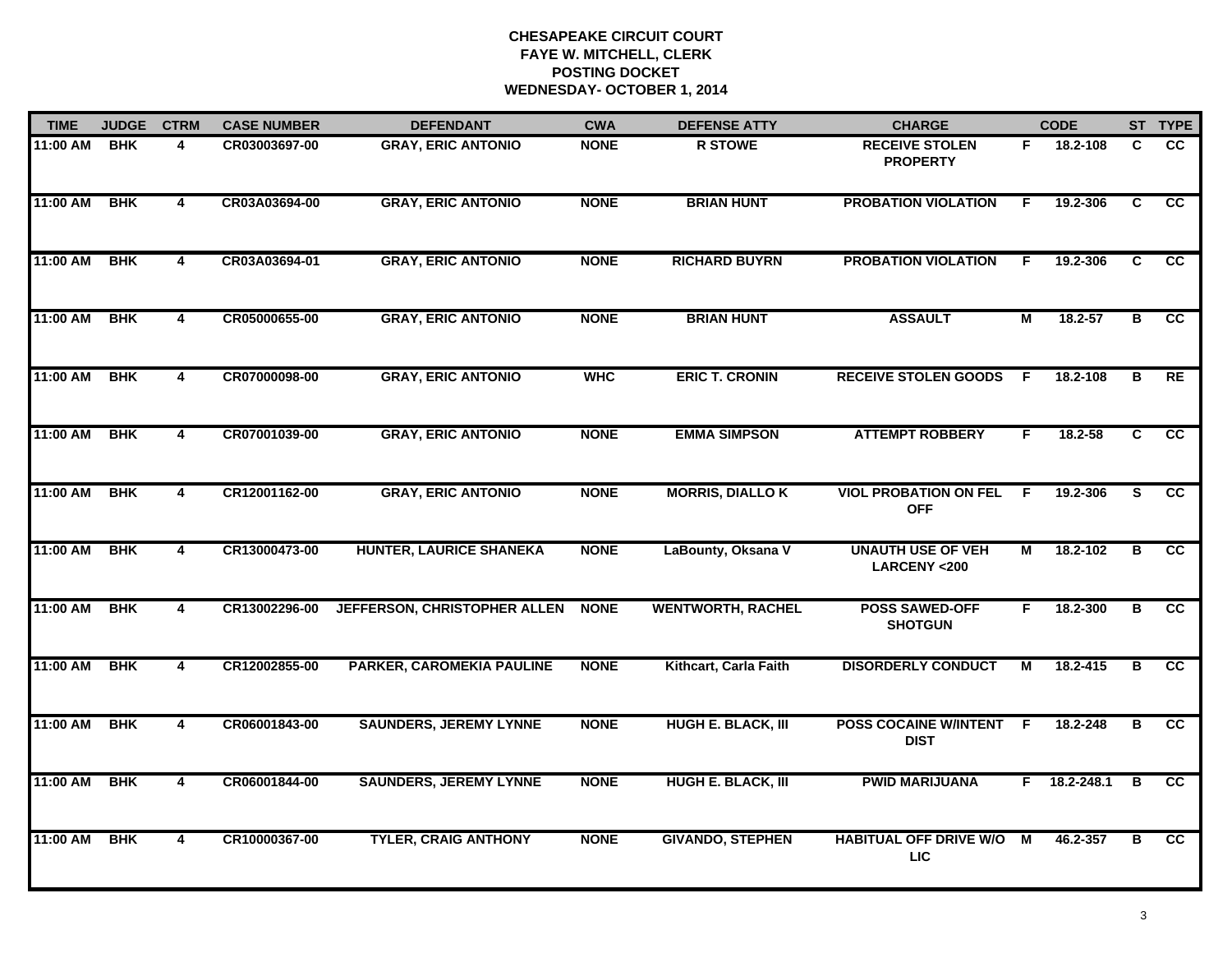| TIME     | <b>JUDGE</b> | <b>CTRM</b> | <b>CASE NUMBER</b> | <b>DEFENDANT</b>            | <b>CWA</b>  | <b>DEFENSE ATTY</b>    | <b>CHARGE</b>                                  | <b>CODE</b> | <b>ST</b> | <b>TYPE</b> |
|----------|--------------|-------------|--------------------|-----------------------------|-------------|------------------------|------------------------------------------------|-------------|-----------|-------------|
| 11:00 AM | <b>BHK</b>   | 4           | CR11000994-00      | <b>TYLER. CRAIG ANTHONY</b> | <b>WHC</b>  | <b>HUDGINS, BRAD C</b> | <b>FAILURE TO RETURN</b><br><b>BAILED PROP</b> | 18.2-117    | в         | <b>RE</b>   |
| 11:00 AM | <b>BHK</b>   | 4           | CR11000994-01      | <b>TYLER. CRAIG ANTHONY</b> | <b>NONE</b> | <b>BYRUM, ERICA</b>    | <b>VIOL GOOD BEHAV ON FEL</b><br><b>OFF</b>    | 19.2-306    | r         | CC.         |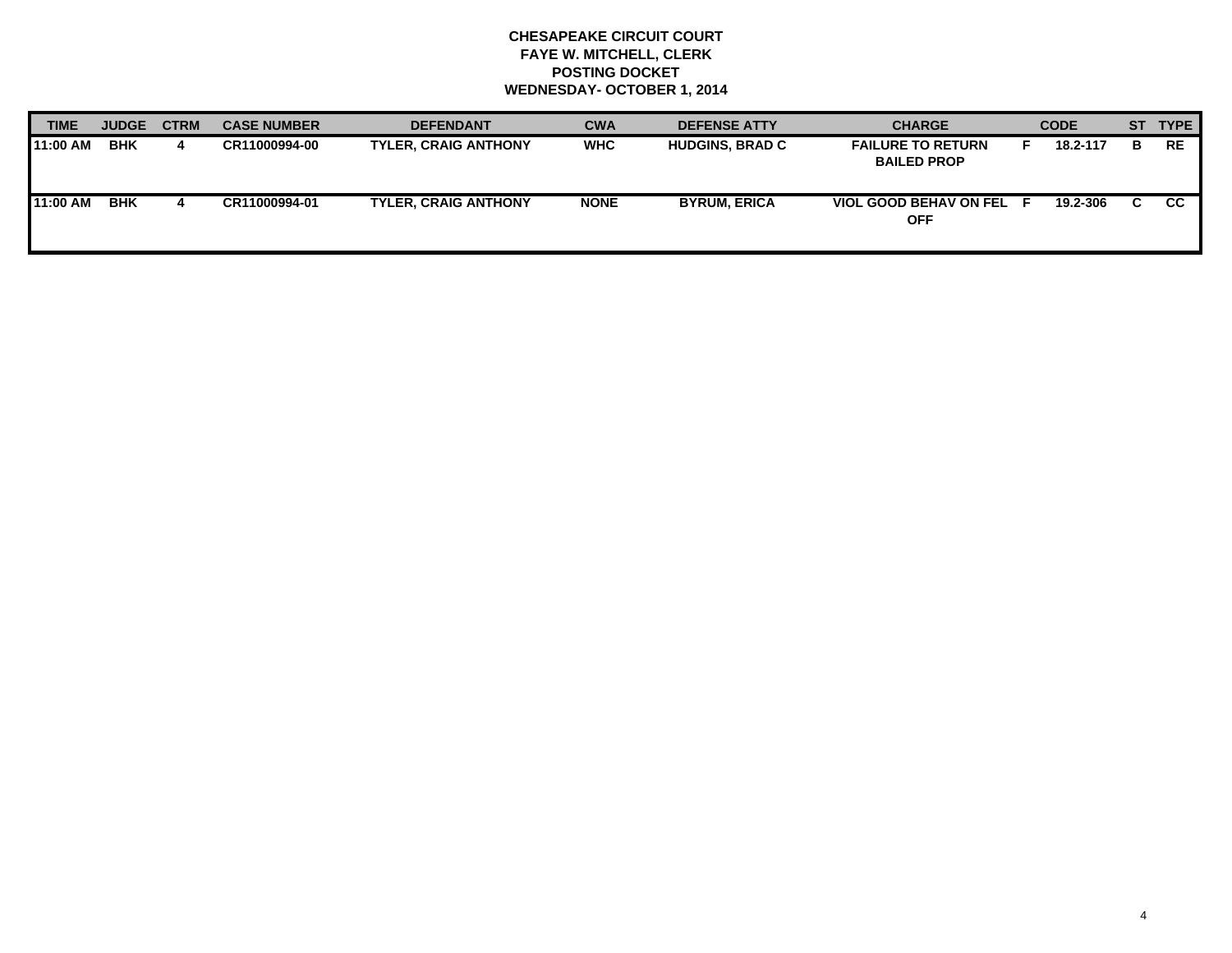| Hearing<br><b>Time</b> | Judge      | Court<br>Room  | Case #                  | <b>Plaintiff</b>         | <b>Defendant</b>         | <b>Plaintiff Attorney</b> | <b>Defendant Attorney</b>                 | <b>Motion</b>              | <b>Duration</b> |
|------------------------|------------|----------------|-------------------------|--------------------------|--------------------------|---------------------------|-------------------------------------------|----------------------------|-----------------|
| 09:00 AM               | <b>JWB</b> | $\overline{1}$ | CL07002493-03           | BIZUB, WARREN W          | <b>BIZUB, SHARON M</b>   | MULFORD, ANTHONY S        |                                           | Motion to Amend            | 45 Min.         |
| 09:00 AM               | <b>JWB</b> | $\overline{1}$ | CL11002826-00           | SIMMER, JASON CARL       | SIMMER, PATRICIA MARGRET | <b>BUSH, JUSTIN T</b>     | SPRINKLE, J WAYNE                         | Post Trial Motion          | 1 Hour          |
| 09:00 AM               | <b>JWB</b> | $\overline{1}$ | CL13000382-00           | LUBIN, PATRICIA          | LUBIN, ROBERT            | SIMPSON, CHAD L           |                                           | <b>Pretrial Conference</b> | 15 Min.         |
| 09:00 AM               | <b>JWB</b> | $\overline{1}$ | CL14000165-00           | SHORELINE MEDICAL LLC    | *DAVIS DRUG INC          | BOONE, TAYLOR D           | FOLEY, ROBERT                             | Motion to Compel           | 30 Min.         |
| 09:00 AM               | EPG        | 3              | CJ13-88, CJ13-<br>88-01 | IN RE: JUVENILE APPEAL   | IN RE: JUVENILE APPEAL   | MAIDEN, BESSIANNE         |                                           | Motion (Other)             | 30 Min.         |
| 09:00 AM               | EPG        | 3              | CL12001246-00           | BONNETT, TIMOTHY CHARLES | BONNETT, LISA CHENET     | NICHOLS, RALPH E; JR      | <b>TARKINGTON, JEFFREY</b>                | Final Decree of<br>Divorce | 15 Min.         |
| 09:00 AM               | EPG        | 3              | CL12001707-00           | SANDERS, SUSAN           | SANDERS, GEORGE          | LITTLE, HEATHER K         | PETTREY, KEVIN                            | <b>Present Order</b>       | 15 Min.         |
| 09:00 AM               | <b>EPG</b> | 3              | CL12001707-00           | SANDERS, SUSAN           | SANDERS, GEORGE          | LITTLE, HEATHER K         | PETTREY, KEVIN                            | Motion (Other)             | 15 Min.         |
| 09:00 AM               | <b>EPG</b> | 3              | CL12001707-00           | SANDERS, SUSAN           | SANDERS, GEORGE          | LITTLE, HEATHER K         | PETTREY, KEVIN                            | <b>Show Cause</b>          | 30 Min.         |
| 09:00 AM               | EPG        | 3              | CL12001707-00           | <b>SANDERS, SUSAN</b>    | SANDERS, GEORGE          | LITTLE, HEATHER K         | PETTREY, KEVIN                            | Motion for<br>Sanctions    | 15 Min.         |
| 09:00 AM               | EPG        | 3              | CL13000927-00           | VAUGHAN, ALISON          | VAUGHAN, BRENT; SR       | HADEED, SHANNON L         |                                           | <b>Pretrial Conference</b> | 15 Min.         |
| 09:00 AM               | EPG        | 3              | CL13000953-00           | JOHNSON, PATRICIA MARIE  | HOAG, ROBERT BRUCE; SR   | MULFORD, ANTHONY S        | PECORARO, SHANNON LAYMON Withdraw Counsel |                            | 15 Min.         |
| 09:00 AM               | EPG        | 3              | CL13001641-00           | EPSTEIN, LORI LOUISE     | EPSTEIN, DAVID KALMAN    | LITTLE, HEATHER K         | PETTREY, KEVIN R                          | Show Cause                 | 15 Min.         |
| 09:00 AM               | EPG        | 3              | CL13001641-00           | EPSTEIN, LORI LOUISE     | EPSTEIN, DAVID KALMAN    | LITTLE, HEATHER K         | PETTREY, KEVIN R                          | Motion to Compel           | 15 Min.         |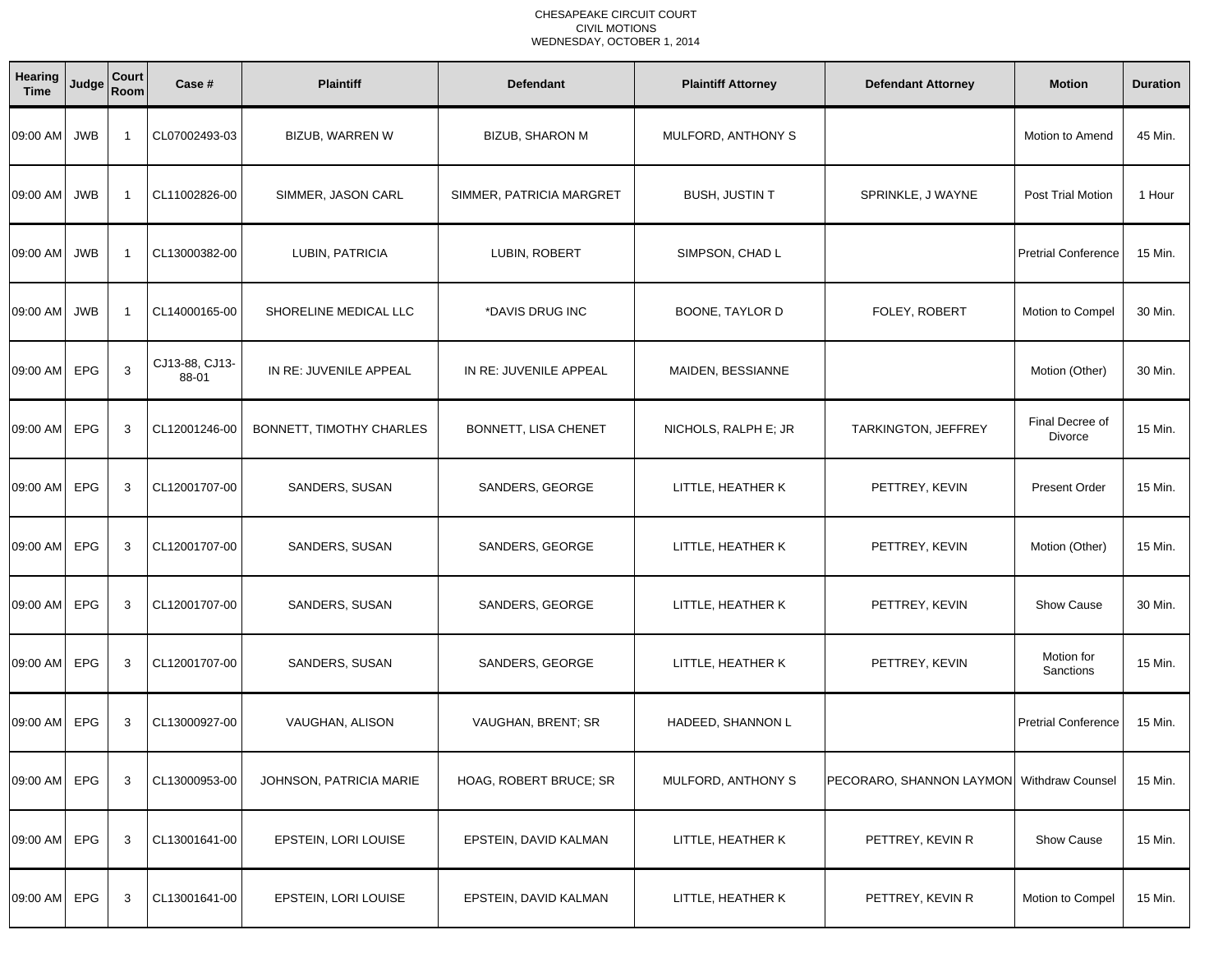| Hearing<br><b>Time</b> | Judge      | Court<br>Room  | Case #        | <b>Plaintiff</b>                        | <b>Defendant</b>        | <b>Plaintiff Attorney</b> | <b>Defendant Attorney</b> | <b>Motion</b>                         | <b>Duration</b> |
|------------------------|------------|----------------|---------------|-----------------------------------------|-------------------------|---------------------------|---------------------------|---------------------------------------|-----------------|
| 09:00 AM               | <b>EPG</b> | 3              | CL13001641-00 | EPSTEIN, LORI LOUISE                    | EPSTEIN, DAVID KALMAN   | LITTLE, HEATHER K         | PETTREY, KEVIN R          | Motion (Other)                        | 15 Min.         |
| 09:00 AM               | <b>EPG</b> | 3              | CL14000219-00 | SIMMONS, CLARENCE                       | SIMMONS, JUDY P         | YOUNG, JONATHAN M         |                           | Appt. Guardian &<br>Conservator       | 30 Min.         |
| 09:00 AM               | <b>EPG</b> | 3              | CL14000433-00 | MILLS, VIKTORIYA                        | MILLS, LAMONTE WILSON   | MULFORD, ANTHONY S        | HIGGINBOTTOM, JAMES D     | Pendente Lite                         | 1 Hour          |
| 09:00 AM               | <b>EPG</b> | 3              | CL14001150-00 | CHESAPEAKE DEPT OF HUMAN<br><b>SVCS</b> | HICKS, ETTA ELIZABETH   | BROWN, LEONARD L; JR      |                           | Appt. Guardian &<br>Conservator       | 1 Hour          |
| 09:00 AM               | EPG        | 3              | CL14001827-00 | SOWELL, KIMBERLY E                      | SOWELL, HUBERT W        | ROS-PLANAS, RITA          | PETTREY, KEVIN R          | Pendente Lite                         | 45 Min.         |
| 09:00 AM               | EPG        | 3              | CL14001827-00 | SOWELL, KIMBERLY E                      | SOWELL, HUBERT W        | ROS-PLANAS, RITA          | PETTREY, KEVIN R          | Pendente Lite                         | 15 Min.         |
| 09:00 AM               | EPG        | 3              | CL14001828-00 | MAHAFFEY, LISA M                        | MAHAFFEY, MICHAEL TROY  | ROS-PLANAS, RITA          | LEVIN, JOHN D             | Pendente Lite                         | 45 Min.         |
| 09:00 AM               | EPG        | 3              | CL14002318-00 | CHESAPEAKE GENERAL<br><b>HOSPITAL</b>   | *GARRETT, WILLIAM W     | SHERWIN, MARY ELIZABETH   |                           | Appt. Guardian &<br>Conservator       | 15 Min.         |
| 10:00 AM               | <b>EPG</b> | 3              | CL11002893-00 | <b>METRO STEEL INC</b>                  | *CHESAPEAKE THEATER LLC | MCKENNETT, DAVID G        |                           | <b>Withdraw Counsel</b>               | 15 Min.         |
| 10:00 AM               | <b>BHK</b> | $\overline{4}$ | CL12001727-00 | RUSSELL, TYREE LAMONT                   | <b>COMMONWEALTH</b>     | PRO SE                    | CAMPBELL, WILLIAM H       | <b>Operator's License</b><br>Petition | N/A             |
| 10:00 AM               | <b>BHK</b> | $\overline{4}$ | CL13000861-00 | <b>GRANDISON, VARDEN MARCELL</b>        | <b>COMMONWEALTH</b>     | <b>BAILEY, NIKEVA S</b>   | CAMPBELL, WILLIAM H       | Operator's License<br>Petition        | N/A             |
| $10:00$ AM             | <b>BHK</b> | 4              | CL13000862-00 | <b>GRANDISON, VARDEN MARCELL</b>        | <b>COMMONWEALTH</b>     | <b>BAILEY, NIKEVA S</b>   | CAMPBELL, WILLIAM H       | Operator's License<br>Petition        | N/A             |
| $10:00$ AM             | <b>BHK</b> | 4              | CL13001513-00 | EPPERSON, THOMAS GALEN; JR              | <b>COMMONWEALTH</b>     | <b>BYRUM, ROBERT G</b>    | CAMPBELL, WILLIAM H       | Operator's License<br>Petition        | N/A             |
| 10:00 AM               | BHK        | 4              | CL13001572-00 | SCOTT, JONATHAN RAYMOND                 | COMMONWEALTH            | PRO SE                    | CAMPBELL, WILLIAM H       | Operator's License<br>Petition        | N/A             |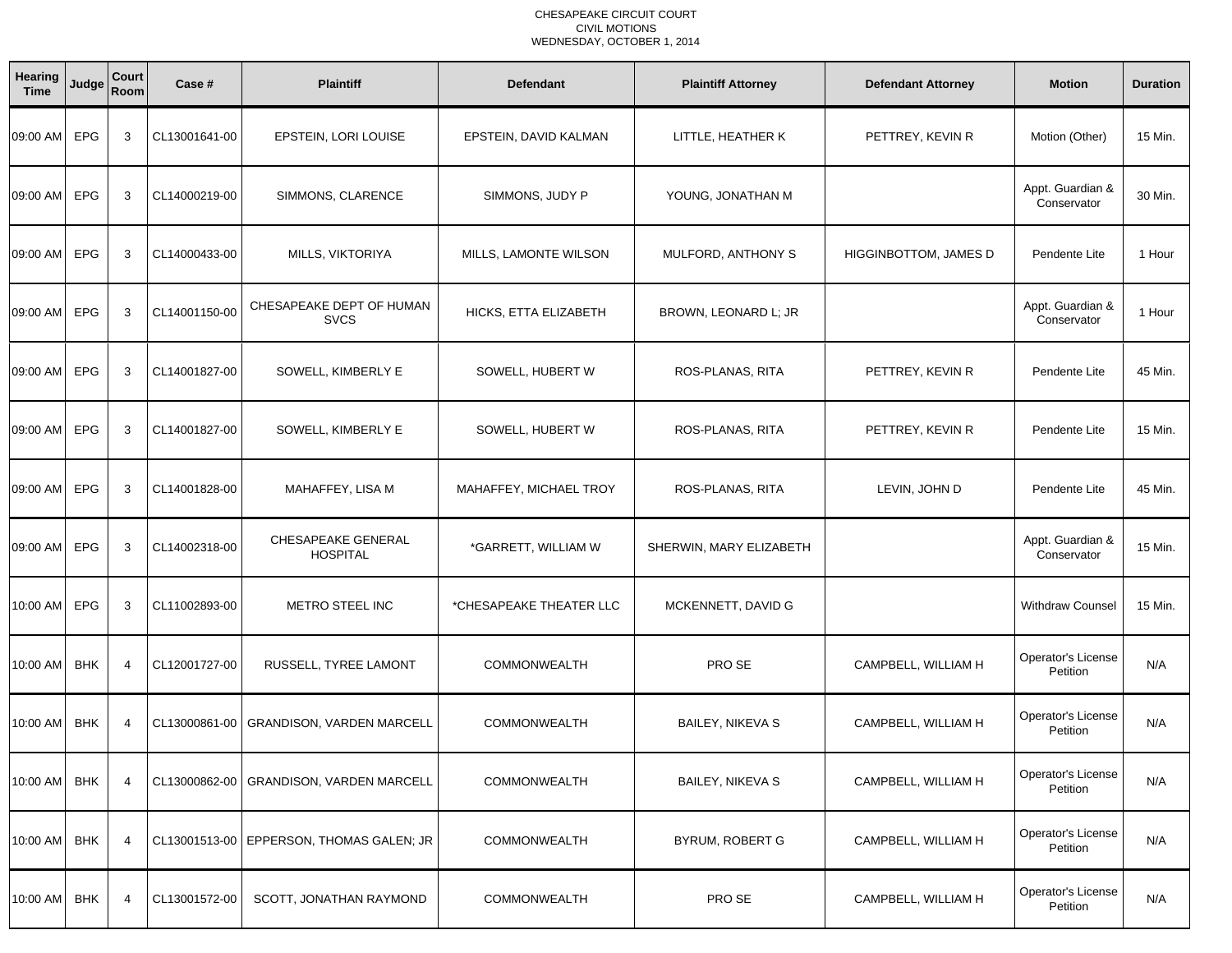| Hearing<br><b>Time</b> | Judge      | Court<br>Room  | Case #        | <b>Plaintiff</b>          | <b>Defendant</b>           | <b>Plaintiff Attorney</b>        | <b>Defendant Attorney</b> | <b>Motion</b>                  | <b>Duration</b> |
|------------------------|------------|----------------|---------------|---------------------------|----------------------------|----------------------------------|---------------------------|--------------------------------|-----------------|
| 10:00 AM               | <b>BHK</b> | $\overline{4}$ | CL14001313-00 | WEISS, RODNEY JAMES       | <b>COMMONWEALTH</b>        | PRO SE                           | CAMPBELL, WILLIAM H       | Operator's License<br>Petition | N/A             |
| 10:00 AM               | <b>BHK</b> | $\overline{4}$ | CL14001742-00 | LINK, JAMES EDWARD; JR    | <b>COMMONWEALTH</b>        | PRO SE                           | CAMPBELL, WILLIAM H       | Operator's License<br>Petition | N/A             |
| 10:00 AM               | <b>BHK</b> | 4              | CL14001988-00 | JOHNSON, BRIAN KELLEY     | <b>COMMONWEALTH</b>        | PRO SE                           | CAMPBELL, WILLIAM H       | <b>Present Order</b>           | N/A             |
| 10:00 AM               | <b>BHK</b> | $\overline{4}$ | CL14002030-00 | SMITH, TARA NICOLE        | <b>COMMONWEALTH</b>        | PRO SE                           | CAMPBELL, WILLIAM H       | <b>Present Order</b>           | N/A             |
| 10:00 AM               | <b>BHK</b> | $\overline{4}$ | CL14002063-00 | RODGERS, TYSEANE          | <b>COMMONWEALTH</b>        | PRO SE                           | CAMPBELL, WILLIAM H       | <b>Present Order</b>           | N/A             |
| 10:00 AM               | <b>BHK</b> | 4              | CL14002074-00 | NDAMKO, NADEGE YOLANDE    | <b>COMMONWEALTH</b>        | PRO SE                           | CAMPBELL, WILLIAM H       | <b>Present Order</b>           | N/A             |
| 10:00 AM               | <b>BHK</b> | 4              | CL14002077-00 | MORRISON, BILL TODD       | <b>COMMONWEALTH</b>        | PRO SE                           | CAMPBELL, WILLIAM H       | Operator's License<br>Petition | N/A             |
| 10:00 AM               | <b>BHK</b> | $\overline{4}$ | CL14002191-00 | PEPKE, RANDOLPH SCOTT; JR | <b>COMMONWEALTH</b>        |                                  | CAMPBELL, WILLIAM H       | <b>Present Order</b>           | N/A             |
| 11:00 AM               | <b>BHK</b> | $\overline{4}$ | CRIM          | RESTITUTION DOCKET        | <b>RESTITUTION DOCKET</b>  |                                  |                           |                                |                 |
| 09:00 AM MATA          |            | 5              | CL10002980-00 | AFROOZI, MARK DANIEL      | AFROOZI, SHAUN MICHELLE    | <b>BASNIGHT, W BRANTLEY; III</b> | <b>BYRUM, ERICA</b>       | Post Trial Motion              | 15 Min.         |
| 09:00 AM MATA          |            | 5              | CL12001625-00 | MASON, ROBERT DON         | CHAPPELL-MASON, KIMBERLY N | SHORT, JAMES E                   | GARRIS, CYNTHIA           | Motion (Other)                 | 15 Min.         |
| 09:00 AM MATA          |            | 5              | CL13002036-00 | HILLIKER, ARTHUR C        | ALVICH, BERNADETTE C       | FALK, CHRISTOPHER H              | PUGH, GREGORY K           | Motion (Other)                 | 1 Hour          |
| 09:00 AM MATA          |            | 5              | CL13002573-01 | HARRELL, ALLISON LEIGH    | HARRELL, RODNEY WAYNE      | SHAMES, STEVEN F                 |                           | Motion (Other)                 | 15 Min.         |
| 09:00 AM MATA          |            | 5              | CL14000068-00 | TAYLOR, BRADFORD WAYNE    | TAYLOR, TRACY LYNETTE      | SHAMES, STEVEN                   |                           | Final Decree of<br>Divorce     | 15 Min.         |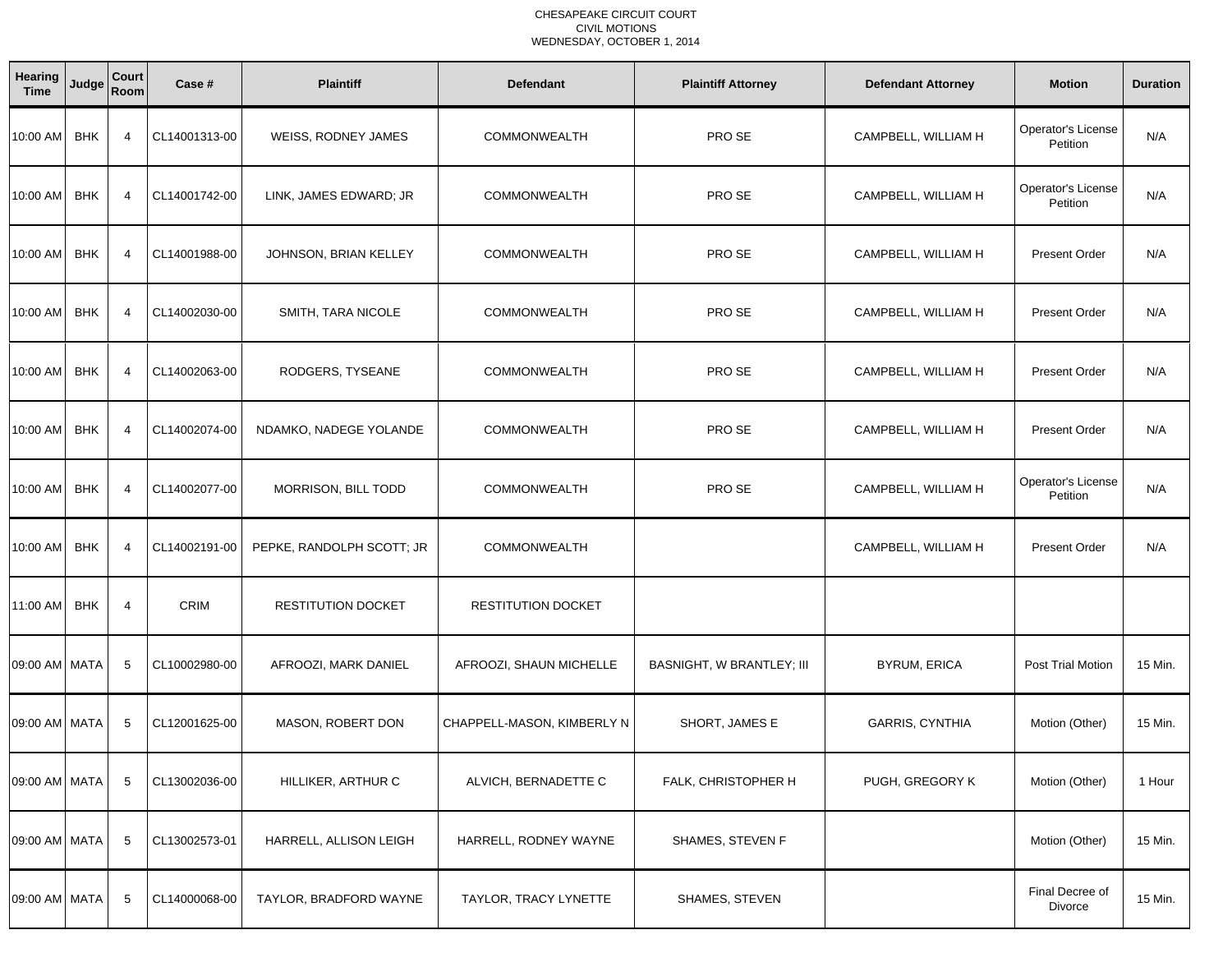| Hearing<br><b>Time</b> | Judge      | Court<br>Room | Case #        | <b>Plaintiff</b>                        | <b>Defendant</b>          | <b>Plaintiff Attorney</b> | <b>Defendant Attorney</b> | <b>Motion</b>                   | <b>Duration</b> |
|------------------------|------------|---------------|---------------|-----------------------------------------|---------------------------|---------------------------|---------------------------|---------------------------------|-----------------|
| 09:00 AM   MATA        |            | 5             | CL14000606-00 | BARATZ, DANA NICOLE                     | BARATZ, ANDREW DAVID      | THUM, RYAN E              |                           | <b>Show Cause</b>               | 30 Min.         |
| 09:00 AM   MATA        |            | 5             | CL14000606-00 | BARATZ, DANA NICOLE                     | BARATZ, ANDREW DAVID      | THUM, RYAN E              |                           | Motion to Compel                | 30 Min.         |
| 09:00 AM MATA          |            | 5             | CL14000718-00 | *NATIONSTAR MORTGAGE LLC                | *BROWNELL, THOMAS B       | MILLER, KATHLEEN          |                           | Default Judgment                | 30 Min.         |
| 09:00 AM MATA          |            | 5             | CL14000734-00 | PENNINGTON, ROBIN                       | BELL, JASON C             | PRO SE                    |                           | Motion to Compel                | 15 Min.         |
| 09:00 AM MATA          |            | 5             | CL14001639-00 | EDWARDS, RACHEL LEIGH                   | HILL, STEPHEN GREGORY     | WOOTEN, KRISTI A          | HOLMES, WILLIAM J         | Pendente Lite                   | 45 Min.         |
| 09:00 AM MATA          |            | 5             | CL14001639-00 | EDWARDS, RACHEL LEIGH                   | HILL, STEPHEN GREGORY     | WOOTEN, KRISTI A          | HOLMES, WILLIAM J         | Motion to Compel                | 15 Min.         |
| 09:00 AM MATA          |            | 5             | CL14001814-00 | *CARSCALLEN, MARK E                     | *CARSCALLEN, CHARLET JOH  | SAWYER, JOHN F            |                           | Appt. Guardian &<br>Conservator | 30 Min.         |
| 09:00 AM MATA          |            | 5             | CL14001917-00 | ROGERS ELECTRICAL OF<br><b>VIRGINIA</b> | *SIMMS, JIMMY             | DORANS, BARRY             | DELOATCHE, JONATHAN R     | Motion to Compel                | 1 Hour          |
| 09:00 AM MATA          |            | 5             | CL14002230-00 | SEOHANES, JULIAN DAVID                  | SEOHANES, MADELAINE       | PINCUS, CHARLES L; III    |                           | Pendente Lite                   | 1 Hour          |
| 10:00 AM MATA          |            | 5             | CL14002292-00 | COLLINS, NANCY A                        | <b>COMMONWEALTH</b>       | PRO SE                    | PARR, NANCY               | <b>Post Trial Motion</b>        | N/A             |
| 09:00 AM               | <b>RDS</b> | 6             | CL10001803-00 | FOLLIN-SOREY, DEBORAH                   | SOREY, NORMAN STANLEY; JR | WISE, LARRY               | WOOTEN, KRISTI            | Motion (Other)                  | 1 Hour          |
| 09:00 AM RDS           |            | 6             | CL11001727-00 | INGE, AMY                               | INGE, DONALD J            | FOLEY, ROBERT L           | <b>GRIFFIN, J ROGER</b>   | <b>Present Order</b>            | 15 Min.         |
| 09:00 AM               | <b>RDS</b> | 6             | CL13000654-00 | PARKER, LAURA YUKI                      | PARKER, TRAVIS CLIFFORD   | KEIL, A BARTLETT          | FOLEY, ROBERT             | Show Cause                      | 15 Min.         |
| 09:00 AM RDS           |            | 6             | CL13000654-00 | PARKER, LAURA YUKI                      | PARKER, TRAVIS CLIFFORD   | KEIL, A BARTLETT          | FOLEY, ROBERT             | Motion to Compel                | 15 Min.         |